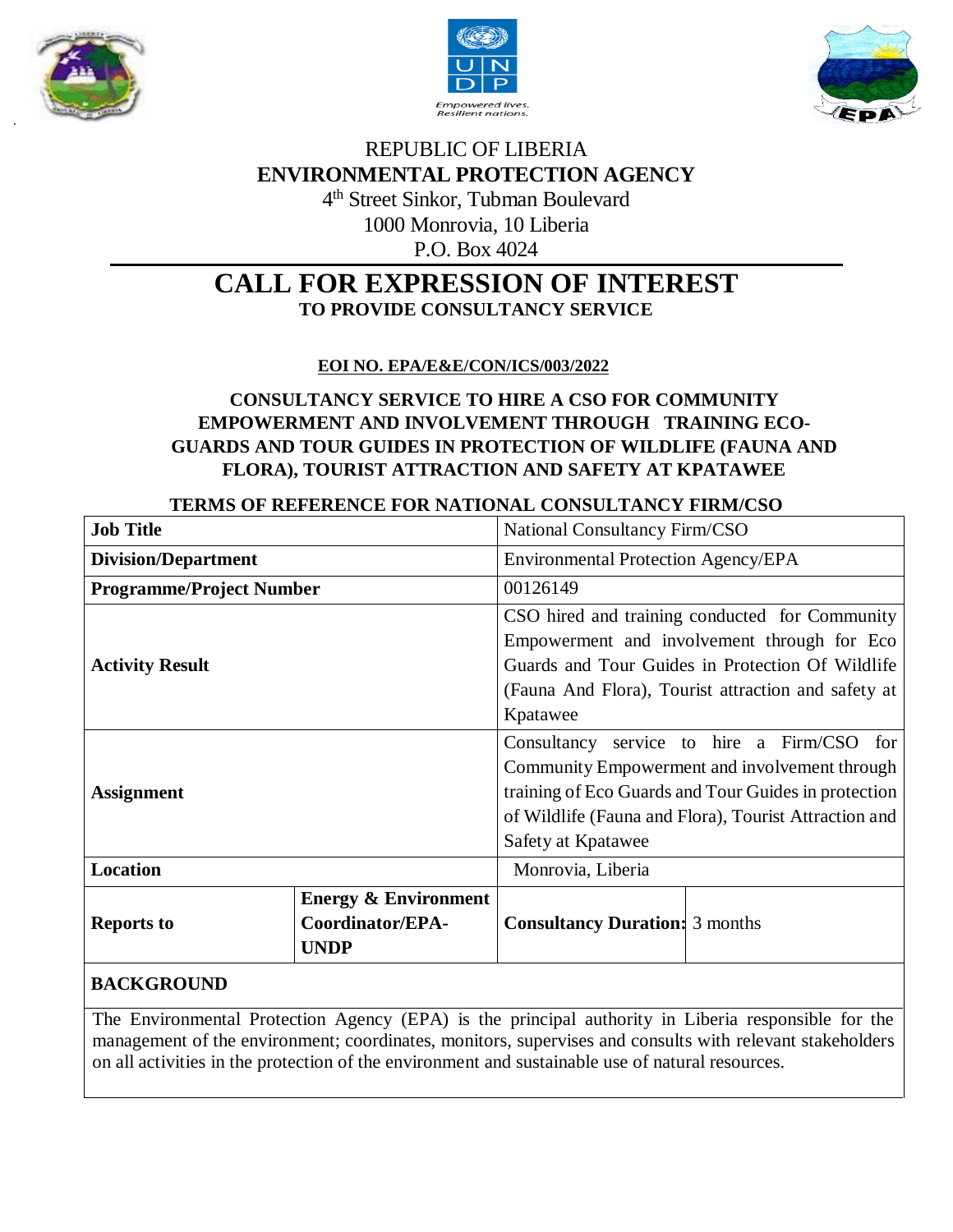The Environmental Protection Agency (EPA) with support from the United Nations Development Program (UNDP) through the Energy and Environment Unit intends to hire a CSO for Community Empowerment and involvement through training of Eco Guards and Tour Guides in protection of Wildlife (Fauna and Flora), Tourist attraction and safety at Kpatawee. Kpatawee waterfall is a tourist attraction located in Kpatawee, Suakoko, Bong County, Liberia. Kpatawee waterfall is one of Liberia's hidden attractions deep inside the Liberian forest. The training will be conducted for Tour Guards at the Kpatawee Water Fall.

With the plethora of challenges, the UNDP through the Energy and Environment (E&E) program seeks to support the Government's efforts in achieving diversified and inclusive economic growth through investments in sustainable and environmentally friendly agriculture, food security, job creation and improved resilience to climate change and natural disasters. UNDP also works to empower the population and build a resilient nation. It supports the government to develop and implement interventions aimed at improving the lives of the people, including women, youth and PWDs. Through its Energy and Environment (E&E) Program, UNDP supports the government through its relevant Ministries, Agencies and Commissions (MACs) to address environmental issues and mitigate their impacts to support the collective growth and development of the country.

It is in this regard that the Environmental Protection Agency (EPA) of Liberia through its Energy  $\&$ Environment Unit of the EPA, in partnership with the United Nations Development Programme, requests the services a Firm/CSO to work in collaboration with the EPA to strengthen Community Empowerment and involvement through training of Eco Guards and Tour Guides in protection of Wildlife (Fauna and Flora), Tourist Attraction and Safety at Kpatawee.

The objective of this assignment is to ensure that Eco Guards and Tour Guards knowledge and capacity are enhanced in areas to include: Presenting talks to visitors, Hospitality/Customers' Service, leading hikes and tours, planning interpretive events and programs, Protected Area Management, Forest Governance and regulations, Ethics and professionalism, Patrol, Crisis intervention, Basic identification of plants, mammals and birds, etc.

#### **Contract and Reporting Requirements**

The Consultant will be hired against a performance-based contract for three (3) Months. He/she will report to Coordinator of the EPA-UNDP Energy & Environment Program. The Consultant shall submit the reports summarized below, for the respective period(s). All documents/reports should be issued in English, submitted in both hard and electronic copies.

- **Progress Reports:** The Consultant shall prepare concise inception and draft reports with the relevant information on progress, highlighting achievements, emerging issues that need to be clarified with the client and recommendations.
- Final Report: Before the end of the assignment: The Consultant shall submit a final report detailing all the activities undertaken. The report should outline achievements and issues and lessons learnt.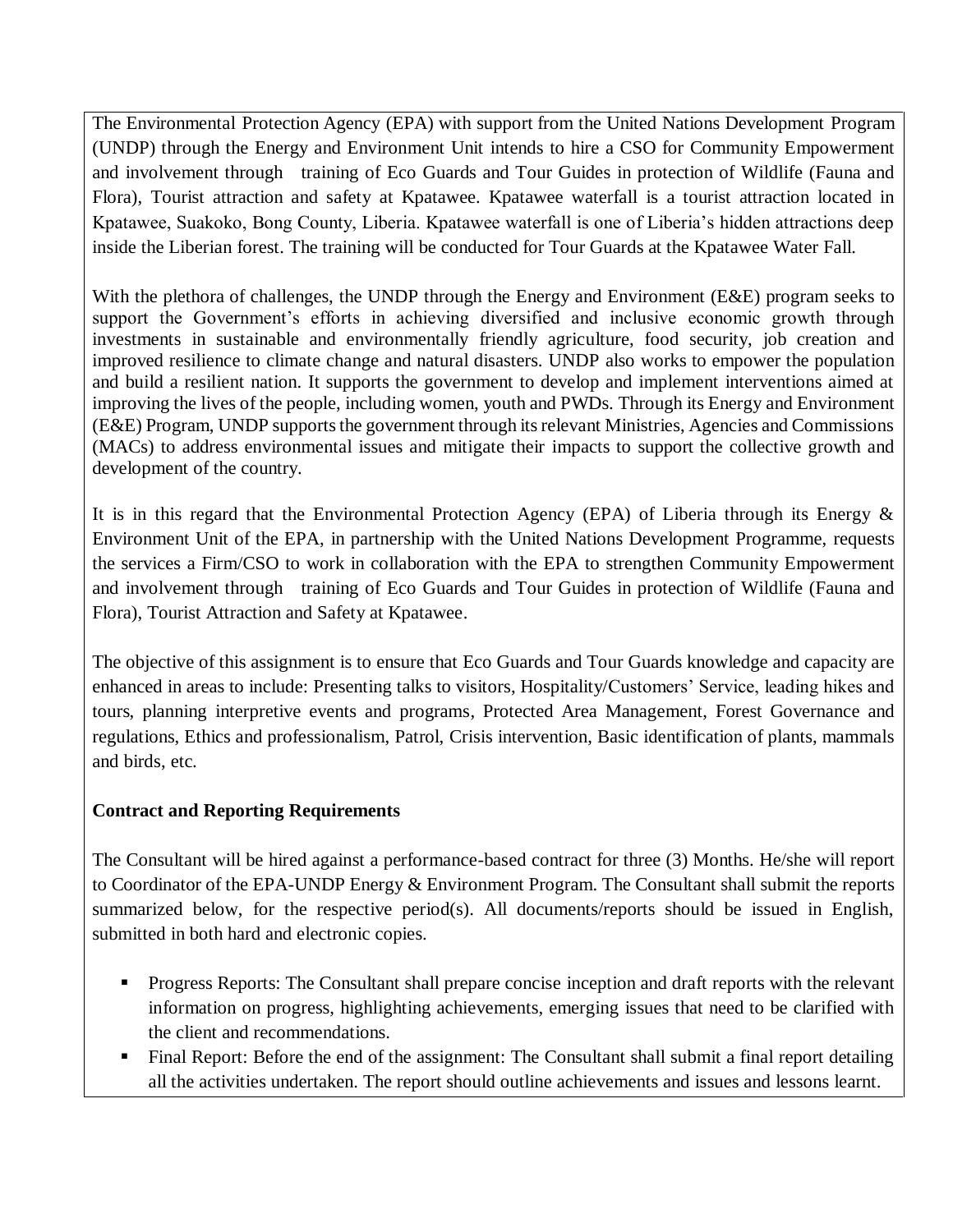## **Scope of Work and Tasks**

The CSO contracted will have the following responsibilities:

- To access the current knowledge and capacity of Eco Guards and Tour Guards/Workers at the Kpatawee Water Fall.
- Identify Gaps, Challenges and Opportunities
- Recommend remedial actions in terms of international best practices.
- Develop training notes to address among others (Hospitality/Custumers' service, Duties/functions of Eco Tour Guards, Forest law and regulations of Liberia, Protected Area Management, plants and animals identification, etc.)
- Collaborate with the EPA and FDA to identify the Tour Guards to be trained, and work with the Management of Kpatawee Water Fall to identify Tour Guards/workers to be trained.
- Develop a comprehensive training package (i.e. venue, schedule, simplified training notes, cost of training, etc.)
- **Recommend Sustainability Plan**

### **Job Responsibilities:**

- Review of available documents, preparation of inception report and virtual kick-off of training.
- Development of the stakeholders' analysis and stakeholders' engagement plan
- Field visit(s) and engagement with stakeholders.
- Development of detailed scope and guidance on content and proposed methodologies.

### **Functional Competencies:**

- Training facilitators most have excellent and effective communication (verbal and written) skills, including ability to prepare reports and conduct presentations by clearly formulating positions on issues, articulating options concisely conveying maximum necessary information, making and defending recommendations; ability to convey difficult issues and positions to the public.
- Have a considerable knowledge and experience for the tasks require.

## **Key Expected Results**

CSO hired and training conducted for Community Empowerment and involvement through for Eco Guards and Tour Guides in Protection of Wildlife (Fauna and Flora), Tourist attraction and safety at Kpatawee.

### **Output**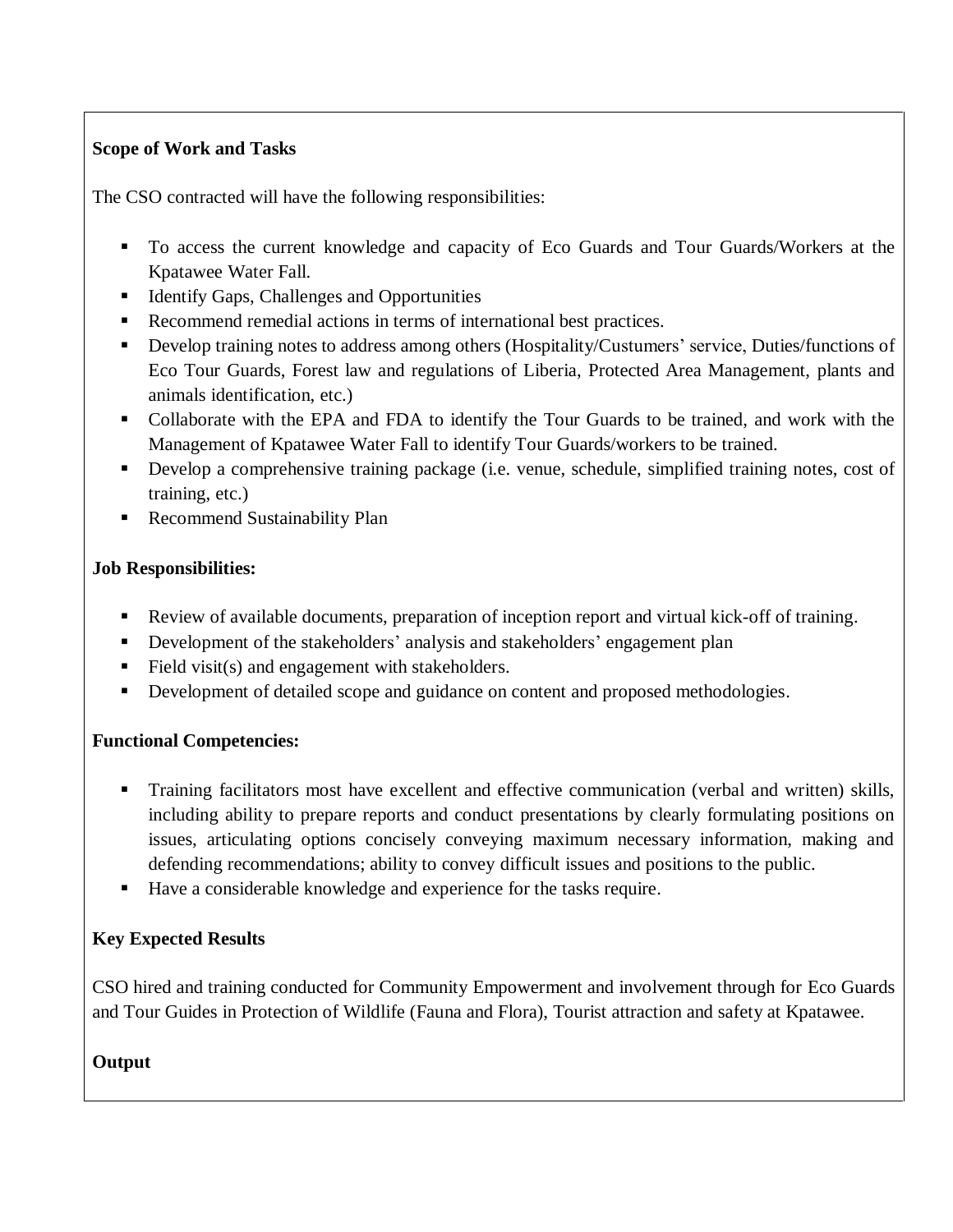The Consultancy will achieve the following deliverables:

- Identifying key stakeholders and their interests and concerns in relation to the assignment.
- Ensuring that stakeholders understood the importance and purpose of the training.
- Collecting baseline data on a range of related subjects to inform the training contents development
- Allowing stakeholders inputs in the development, design and methodology
- Draft an inception report
- Stakeholders' engagements and analysis report
- Development of a comprehensive training package (i.e. methodology, venue, schedule, training notes, cost of training, etc.)
- Conduct training and submit formal end of consultancy report, containing and costed sustainability plan that can be replicated.

#### **QUALIFICATION**

### **Education:**

The Consultant/CSO should have the following:

- A minimum of ten (10) years of experience in conducting similar training
- A minimum of five (5) years of experience in dealing with local communities.
- A minimum of five (5) years of experience in Plan Development/Project Management, or a related field.
- A Liberian CSO/Firm, legally registered to operate in Liberia
- Demonstrated knowledge and skills in the facilitation of stakeholder consultation.
- Demonstrated analytical and research skills in the field of Hospitality/Costumers' Service, Protected Area Management, Environmental Laws and regulations of Liberia.
- Ability to manage assignments effectively consistently ensuring timeliness and quality of work with minimum supervision.
- Strong communication, documentation and presentation skills.
- The CSO must have facilitators/staff with the relevant academic and professional experience.
- Demonstrated experience in understanding Liberia's geography, emergency response, environmental conditions and climate change, practical working experience in the two environments. Which two environments? Please clarify.
- Demonstrated experience in developing and delivering high quality environmental action plans, socio-economic assessments, including gender analyses and natural resource management.
- Demonstrated analytical and report-writing skills.
- Experience performing similar services requested.
- Knowledge of capacity development, and Policy Analysis.